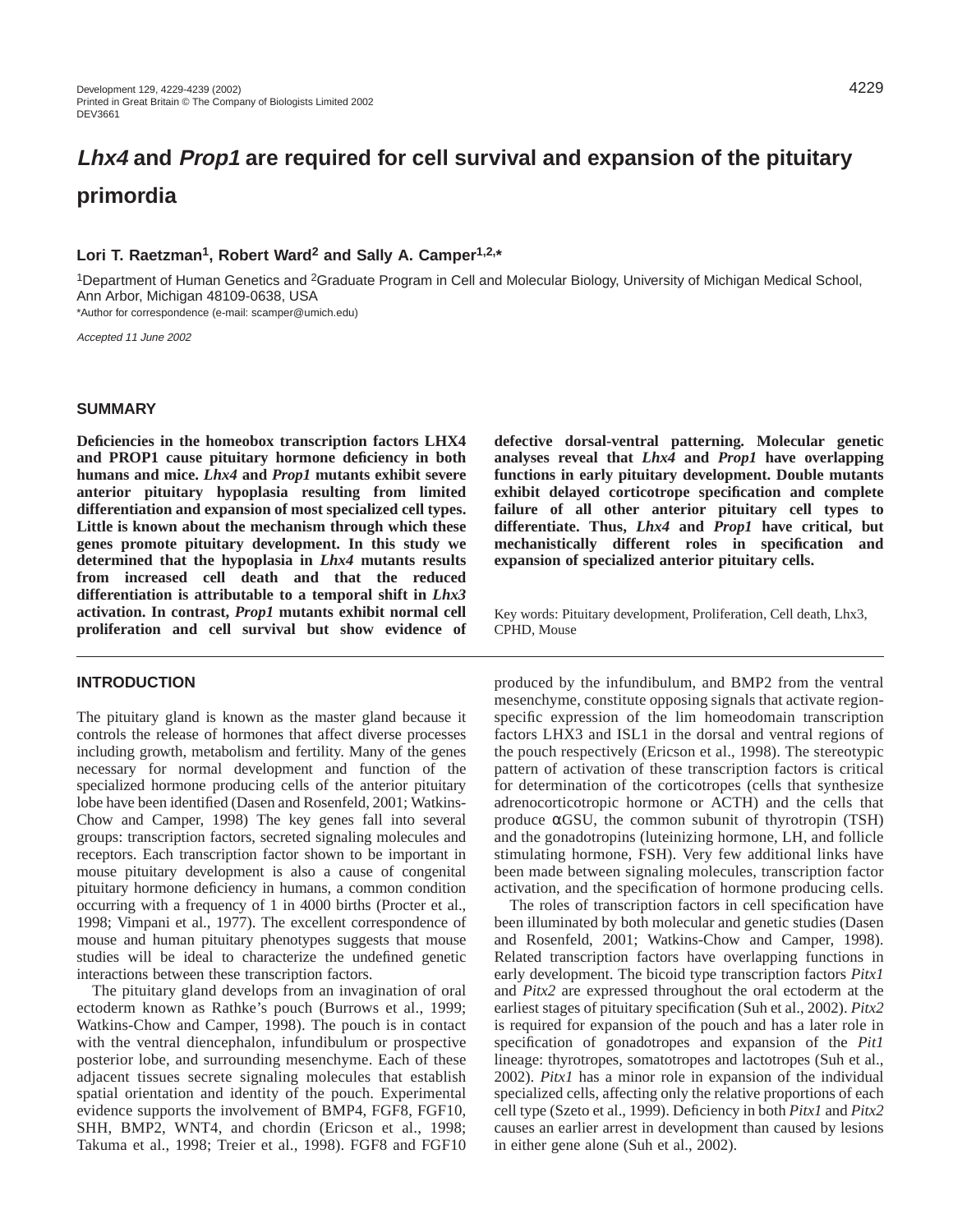Classical genetic analysis of the LIM gene family reveals similar roles to those of the PITX family (Sheng et al., 1997; Sheng et al., 1996). Both *Lhx3* and *Lhx4* are expressed in Rathke's pouch. The *Lhx3*-deficient phenotype is similar to that of *Pitx2*, consisting of pouch hypoplasia and absence of most of the pituitary cell types (Sheng et al., 1996). The phenotype of *Lhx4* mutants suggests a minor role for this gene relative to *Lhx3. Lhx4-*deficient pituitaries exhibit correct specification of all five hormone producing cell types, but the expansion of each specialized cell is reduced dramatically (Sheng et al., 1997). Loss of both *Lhx3* and *Lhx4* causes earlier developmental arrest; only rudimentary pouch formation is detected (Sheng et al., 1997). The mechanism leading to hypoplasia in *Lhx3* and *Lhx4* mutants is not defined.

Another gene important for pouch expansion is *Prop1*, a *paired*-like homeobox transcription factor gene that is only expressed for a short period during mouse embryogenesis. Ames dwarf mice (*Prop1df*) have a missense mutation in the homeodomain of *Prop1* that reduces transcriptional activity (Sornson et al., 1996). The pituitaries exhibit hypoplasia with less than 1% the normal levels of thyrotropes, somatotropes and lactotropes (Gage et al., 1996). The hypoplasia is presumably due to the failure to activate the prototype POUhomeodomain transcription factor PIT1, which is responsible for the specification of those three cell lineages (Camper et al., 1990; Li et al., 1990). Serum gonadotropins are reduced in *Prop1df* mutants, although the role of *Prop1* in gonadotrope differentiation is not clear (Tang et al., 1993).

Mutations in *PROP1* are the most common cause of combined pituitary hormone deficiency (CPHD) in humans (Cogan et al., 1998; Mendonca et al., 1999; Wu et al., 1998). The clinical features of patients vary considerably, and they are not explained completely by genotype-phenotypical correlations, suggesting that genetic interactions with variants in other genes may be one cause of heterogeneity (Flück et al., 1998). To investigate this idea we characterized the phenotypes of mice homozygous for mutations in *Prop1* and *Lhx4*, examining the effects on cell proliferation, cell death, and expression of other critical transcription factor genes. We found that *Lhx4* and *Prop1* have overlapping functions in early pituitary development, although the two genes have different mechanisms of causing hypoplasia. *Lhx4* is required for cell survival and timely activation of *Lhx3*, while *Prop1* is important for patterning dorsal-ventral expansion.

## **MATERIALS AND METHODS**

#### **Mutant animals**

Ames dwarf mice (DF/B-*df/df*) were originally obtained from Dr A. Bartke (Southern Illinois University, Carbondale, IL), and have been maintained in our colony. *Lhx4* mutant mice on a mixed CF1, 129, BL6 background were a gift from Dr S. Potter (University of Cincinnati, Cincinnati, OH). Double heterzygotes were generated by mating the  $Prop1^{+/df}$  and  $Lhx4^{+/-}$  mice and intercrossing the doubly heterozygous progeny to generate double mutant embryos (*Prop1df/df,*  $Lhx4^{-/-}$ ). For each experiment, 3-5 mice of the different genotypes were examined.

#### **Histology and Immunohistochemistry**

Embryos were generated from matings of double heterozygous mice. The day the copulatory plug was detected was taken as day 0.5. Embryos were fixed for 2 to 24 hours in 4% paraformaldehyde in phosphate-buffered saline (PBS, pH 7.2). All samples were washed in PBS, dehydrated in a graded series of ethanol and embedded in paraffin. 6-10 µm sections were prepared and either stained with Hematoxylin and Eosin or processed as described below.

In order to detect cell proliferation, pregnant mice were injected intraperitoneally with bromodeoxyuridine (BrdU) at 10 mg/g body weight, 2 hours before embryo removal (Nowakowski et al., 1989). After epitope retrieval in 2 N HCl, BrdU incorporation was examined with a rat anti-BrdU antibody (1:200; Harlan) and a TRITC-labeled secondary antibody (1:200; Jackson Immunoresearch). For cell counts, a FITC-labeled secondary antibody was used and the sections were counterstained with the nuclear counterstain 7- Aminoactinomycin D (7-AAD, Molecular Probes). The percentage of proliferating cells was determined by sectioning the entire pituitary region in the sagittal plane and staining every other slide with antibodies specific for BrdU. The total number of cells in Rathke's pouch and the anterior lobe were tallied, and the number of cells with BrdU immunoreactivity was ascertained. Three to four mice were examined for each genotype.

Proliferation was also assessed by immunostaining with an antibody that detects phosphorylated histone 3 (PH3, 1:200; Upstate Biotechnologies) and a FITC-labeled secondary antibody (1:200; Jackson Immunoresearch).

Programmed cell death in the embryos was detected by the TUNEL method using the FragEL kit (Oncogene Research Products) according to the manufacturer's protocol. Sections were counterstained with Methyl Green (Vector Labs).

The transcription factors expressed during pituitary gland development were examined by immunostaining for these factors with specific antibodies, PITX1 (1:1500; J. Drouin, Institut de Recherches Cliniques de Montreal, Montreal, Quebec, Canada), LHX3 (1:1000, Developmental Studies Hybridoma Bank (DSHB), University of Iowa, Iowa City, IA), ISL1 (1:600, DSHB) SF-1 (1:1500, K. Morohashi, National Institute for Basic Biology, Myodaiji-cho, Okazaki, Japan). Biotinylated secondary antibodies were used in conjunction with avidin and biotinylated peroxidase (Vectastain MOM (mouse), guinea pig, rabbit and human kits; Vector Laboratories). Diaminobenzidine (Sigma), which produces a brown precipitate, was used as the chromogen. Slides were counterstained with either Hemotoxylin or Methyl Green (Vector Labs).

The pituitary cell populations in embryonic day (E) 18.5 mouse embryos were analyzed by immunohistochemistry with antibodies against each of the pituitary hormone markers. Immunostaining was carried out with polyclonal antisera against  $α$ -GSU (1:200), rat PRL (1:2000, AFP1050B), rat GH (1:1000, AFP411S), rat LHβ (1:1000, AFP22238790GPOLHB), rat TSHβ (1:1000, AFP1274789) (National Hormone and Pituitary Program, NIDDK, Bethesda, MD), and human ACTH (1:1000, Dako).

#### **RESULTS**

#### **Lhx4 is necessary for the correct temporal expression of Lhx3 and Isl1**

Two genes known to be critical for the formation of the anterior lobe are *Lhx4* and *Prop1*. To investigate the mechanism of action of these genes in pituitary gland development and to test for genetic interactions, we analyzed single mutant mice and mice deficient in both *Prop1* and *Lhx4*. By E12.5 of mouse development, Rathke's pouch has separated from the oral ectoderm and cartilage has begun to proliferate beneath it (Fig. 1A). The anterior lobe has begun to form at the rostral and ventral aspect of the pouch. At this time *Prop1df/df* pituitaries are morphologically indistinguishable from wild type (Fig.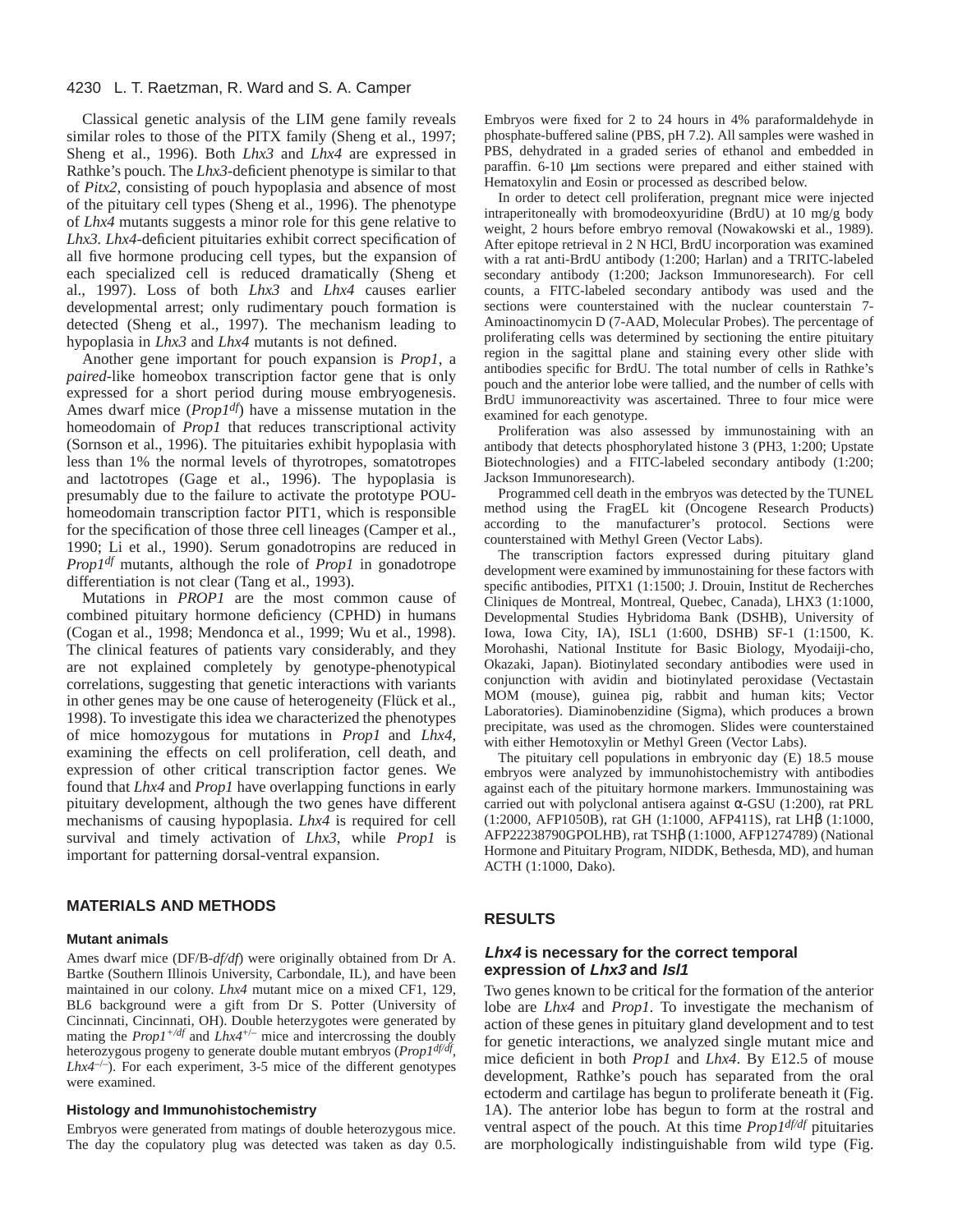1B). In contrast, the *Lhx4*–/– pouches are substantially smaller than wild type and there is no evidence of anterior lobe formation (Fig. 1C). The morphology of the double mutant pouches is identical to that of *Lhx4* mutants at this stage (Fig. 1D). To determine the mechanism by which these genes promote anterior lobe formation, we examined the expression pattern of other critical transcription factors. LHX3 immunoreactivity is detected throughout the pouch and in the anterior lobe of both the wild-type and *Prop1* mutant mice at E12.5 (Fig. 1E,F). Thus, LHX3 protein and mRNA expression are coincident (Sornson et al., 1996). In contrast, only a few cells express LHX3 in the *Lhx4* mutants, and these cells are restricted to the dorsal-most aspect of the pouch (Fig. 1G). Mice deficient in both *Prop1* and *Lhx4*, have no LHX3-positive cells at E12.5 (Fig. 1H). Thus, *Lhx4* is necessary for proper *Lhx3* expression, and *Prop1* contributes to this process.

Another LIM homeodomain transcription factor, ISL1, is initially expressed throughout Rathke's pouch at e9.5 and becomes restricted to the developing anterior lobe by E12.5. There is no change in *Isl1* expression in *Prop1* mutant mice relative to wild type at E12.5 (Fig. 1I,J). *Isl1* is expressed correctly throughout the pouch at E10.5 in the *Lhx4*–/– mice and the *Lhx4, Prop1* double mutants (data not shown), but it fails to be properly down regulated and restricted to the ventral side of the pouch at E12.5 (Fig. 1K,L). Instead, the expression

## Genetic interaction of Lhx4 and Prop1 4231

is weak and distributed throughout the primordium, with the highest expression in the dorsal aspect of *Lhx4* mutants (Fig. 1K, inset). Despite these differences in expression of *Isl1* and *Lhx3*, the two bicoid homeodomain transcription factors *Pitx1* and *Pitx2* are expressed normally in all cases examined: *Prop1df/df*, *Lhx4*–/–, and double mutants (Fig. 1M-P and data not shown). These data indicate that *Lhx4* is important for activation of *Lhx3,* which is known to be critical in restricting *Isl1* expression to the ventral aspect of the pituitary gland. *Prop1* is not required for the activation or pattern of *Lhx3* and *Isl1* expression, but it acts together with *Lhx4* in the maintenance of *Lhx3* expression. In addition, *Pitx1* and *Pitx2* are upstream or independent of *Lhx4* and *Prop1*.

## **Expansion of the anterior lobe is blocked in double mutant Rathke's pouches**

The anterior pituitary lobe normally expands substantially between E12 and E14.5 (compare Fig. 1A and Fig. 2A). Although initiation of pituitary development and activation of transcription factor gene expression in *Prop1df/df* mice appears normal at E12.5, the prospective anterior lobe is clearly hypocellular at E14.5, and Rathke's pouch has expanded to produce an abnormal, overgrown, branched morphology (Fig. 2B). The minute pouch evident in *Lhx4*–/– mice at E12.5 has progressed to a larger pouch by E14.5, but the anterior lobe is



**Fig. 1.** *Prop1* and *Lhx4* are necessary for normal temporal and spatial activation of *Lhx3* and *Isl1*. (A-D) Embryos collected at E12.5 were genotyped as described in Materials and Methods, sectioned in the sagittal plane, and stained with Hematoxylin and Eosin (H&E). (E-P) Immunohistochemistry was used to detect LHX3 (E-H), ISL1 (I-L), and PITX1 (M-P) in sections from each genotype. LHX3 is present throughout Rathke's pouch in wild-type and *Prop1df/df* mice (E,F), but only a few LHX3-positive cells were present in *Lhx4* mutants (arrow and inset, G), and no positive cells were detected in double mutants (H). (I-L) ISL1 is restricted to the ventral part of the anterior lobe in wild-type and *Prop1df/df* mice (I,J) but it is expressed in the most dorsal area of *Lhx4* mutant pituitaries (K) and in double mutants (L). (M-P) PITX1 is present in the pituitaries of all the genotypes examined.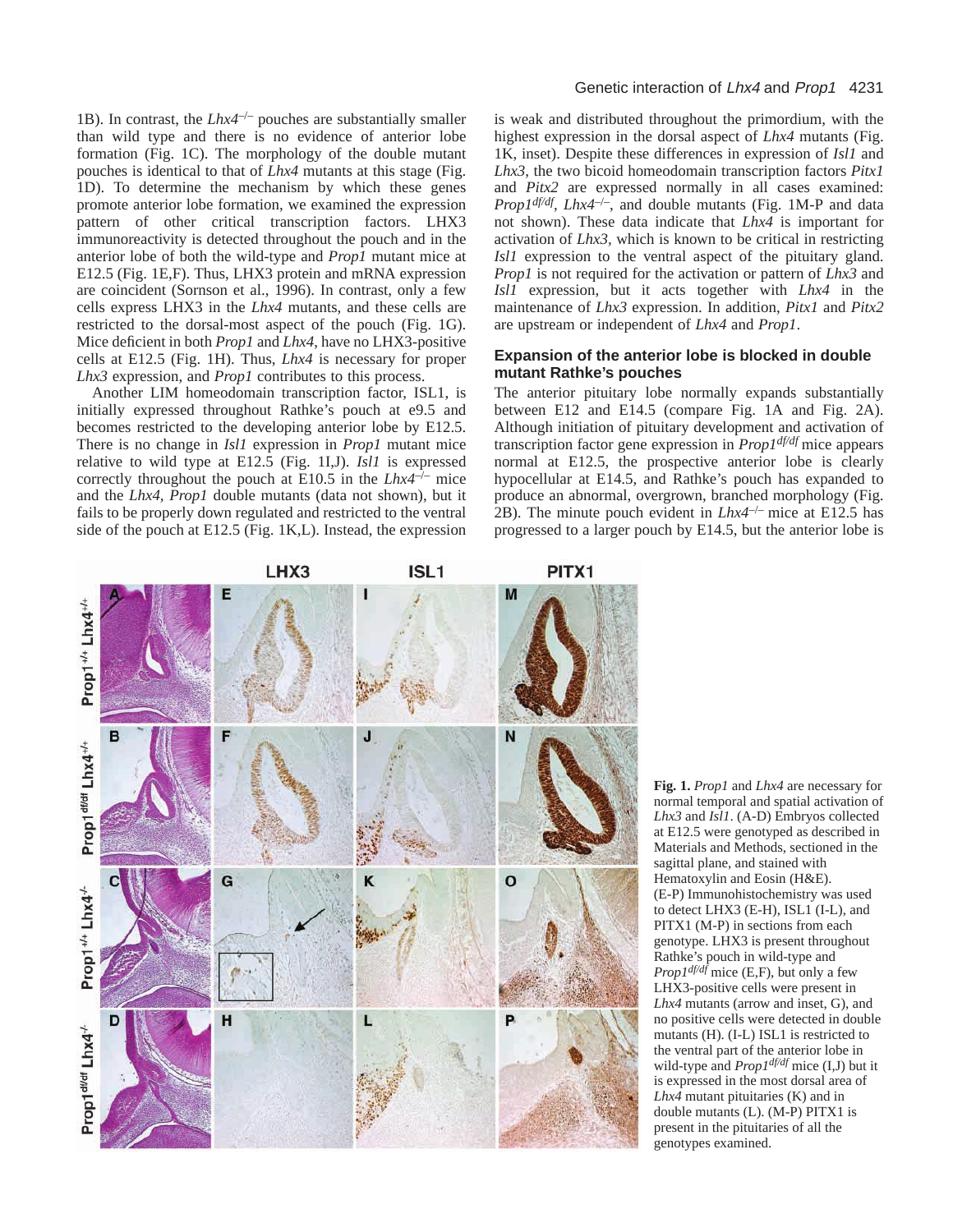

**Fig. 2.** *Prop1* normally represses dorsal growth and activates ventral expansion. Midsagittal sections of embryos collected at E14.5 were stained with H&E to reveal the dorsal overgrowth in *Prop1df/df* (B) relative to wild type (A) and  $Lhx4^{-/-}$  (C). The anterior lobe is marked with a bracket. Limited anterior lobe expansion is evident in *Prop1* and *Lhx4* mutants, but no anterior lobe development is detected in *Prop1df/df, Lhx4*–/– double mutants (D-G) in sections spanning the lateral through midsagittal regions. The number of lumens is increased in double mutants relative to any of the other genotypes.

still barely discernible as a slight thickening in the ventral region or as a small anterior lobe (Fig. 2C). Sometimes the pouch in *Lhx4*–/– mice appears dysmorphic with a second, smaller pouch located ventrally and bisecting the underlying cartilage. The pituitary morphology of *Lhx4* mutants is more variable than that of *Prop1* mutants or double mutants, suggesting that *Lhx4* mutants are more sensitive to genetic background, environment or stochastic events than either the *Prop1* single mutants or the *Prop1, Lhx4* double mutants. Mice lacking both *Prop1* and *Lhx4* never have any evidence of anterior lobe formation at E14.5 (Fig. 2D-G). The dysmorphology of Rathke's pouch characteristic of the *Prop1df/df* single mutants is also apparent in double mutants, but it is less dramatic. The ventral dysmorphology typical of  $Lhx4^{-/-}$  mutants is more pronounced in the double mutants. These data indicate that *Prop1* and *Lhx4* have overlapping functions in specifying normal pouch morphology and interact to stimulate anterior pituitary lobe expansion. Since the dorsal dysmorphology is reduced in double mutants relative to *Prop1df/df* mice, *Lhx4* must be permissive for the abnormal dorsal pouch expansion. The dysmorphic features typical of *Prop1df/df* mice shift more ventrally in the absence of *Lhx4.*

# **Lhx3 expression is eventually activated in Lhx4–/– and in Prop1, Lhx4 double mutants**

By E14.5 *Lhx3* expression has formed a dorsal-ventral gradient with strong expression in every cell of the intermediate lobes of wild-type and *Prop1*-deficient mice (Fig. 3A,B). Weaker LHX3 immunostaining is detected in discrete cells scattered through the anterior lobes of these mice. Despite the presence of little or no LHX3-positive cells at E12.5 in *Lhx4* mutants or double mutants, the normal pattern of *Lhx3* expression is established in these mice by E14.5, including the dorsal-ventral gradient (Fig. 3C,D).

Mice mutant in both *Lhx3* and *Lhx4* form only a pouch rudiment and fail to initiate development of the anterior pituitary lobe (Sheng et al., 1997). The arrest in development is more profound than in *Prop1* or *Lhx4* single or double mutants. Thus, the eventual activation of *Lhx3* probably is a major contributor to the initiation of anterior lobe formation in  $Lhx4^{-/-}$  mice and probably accounts for the milder phenotype of *Lhx4* mutants. *Lhx3* expression, however, is not sufficient to rescue anterior lobe formation in mice that are deficient in both *Lhx4* and *Prop1* (Fig. 3D,H,L). This is consistent with each transcription factor activating a set of genes rather than a linear pathway.

To assess pituitary cell specification in mice lacking both *Prop1* and *Lhx4*, we analyzed the expression of two early markers of cell differentiation: ACTH and αGSU (standard nomenclature, chorionic gonadotropin alpha, *Cga*). ACTH is produced by processing of pro-opiomelanocortin, or POMC, in the anterior lobe via proteolytic cleavage. In the intermediate lobe POMC is processed differently to produce melanocyte stimulating hormone and endorphins. The ACTH antibody reacts with the POMC protein precursor. POMC normally appears first in the anterior lobe at E14.5 (Fig. 3E) and later is detectable in intermediate lobe melanotropes (E15.5-E16.5) (Elkabes et al., 1989; Liu et al., 1992). Immunopositive cells are readily detected in the prospective anterior lobes of *Prop1* and *Lhx4*-deficient mice at E14.5 (Fig. 3F,G), indicating that neither gene is essential for initiating corticotrope specification. No POMC expression is detected in double mutants at E14.5, however, suggesting that *Prop1* and *Lhx4* have overlapping roles in beginning the process of corticotrope differentiation (Fig. 3H).

In wild-type mice αGSU transcripts are detected throughout Rathke's pouch at e9, are later confined to the rostral tip of the anterior lobe by E12.5, and are restricted to thyrotropes and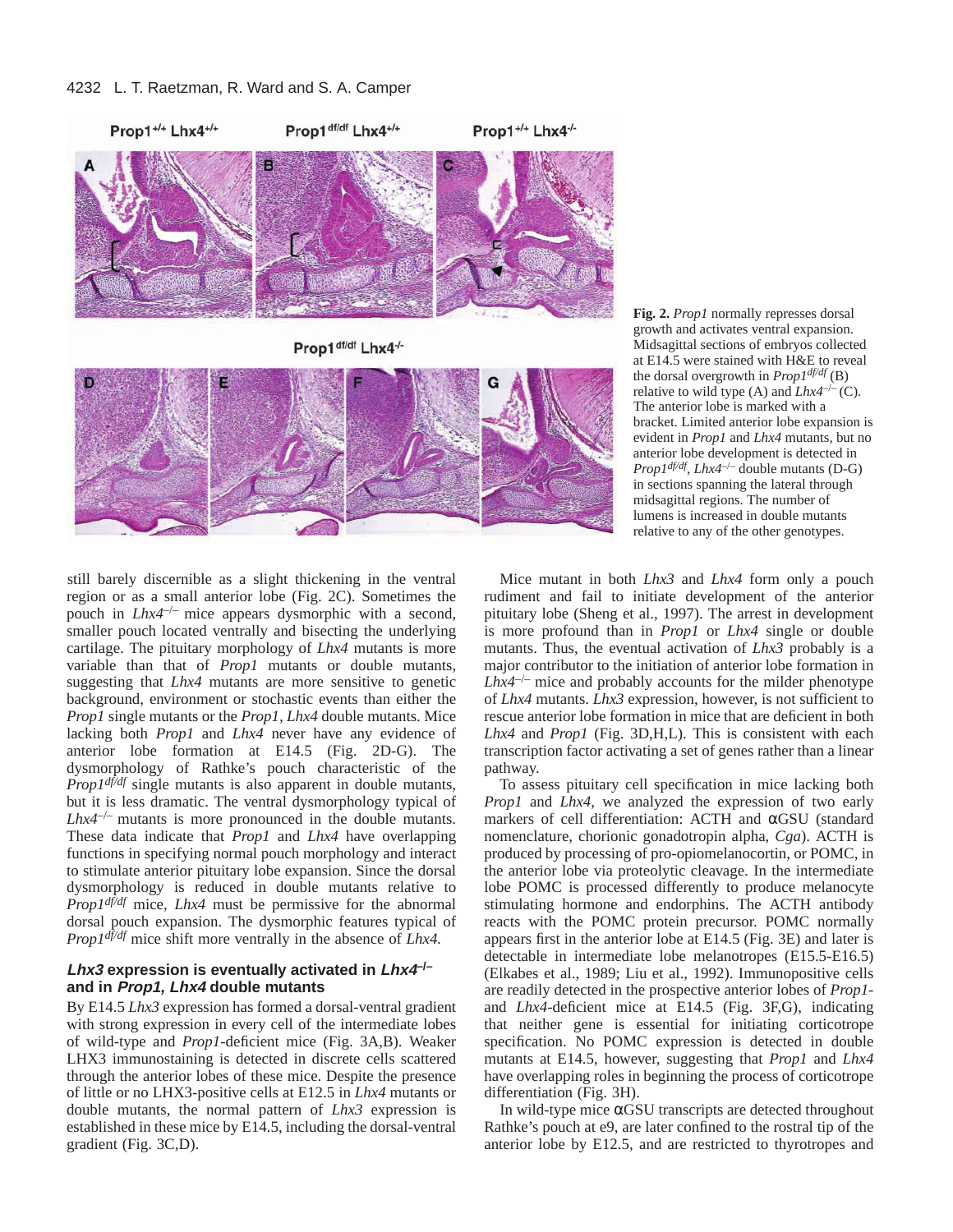gonadotropes from late gestation through adulthood (Japon et al., 1994). As expected, αGSU is detected in the rostral tip of wild-type pituitaries at E14.5 with some expansion caudally along the ventral aspect (Fig. 3I). This pattern of expression is unaltered in *Prop1*-deficient mice (Fig. 3J). *Lhx4* mutants also have αGSU-positive cells, although there are far fewer than in wild-type pituitaries. (Fig. 3K). In contrast, no  $\alpha$ GSU protein is detectable in double mutants (Fig. 3L). This confirms the morphological observation that no anterior lobe specification is occurring in double mutant pituitaries.

## **Corticotrope and gonadotrope differentiation fails in double mutants**

The well-defined lobular structure of the pituitary gland is evident at birth (Fig. 4A). The infundibulum has developed into the posterior lobe, and although little expansion of the intermediate lobe has taken place, the anterior lobe has expanded all along the rostral to caudal aspect of the lumen of Rathke's pouch. The abnormal growth of the dorsal aspect of the pouch has persisted and expanded in *Prop1df/df* mutants (Fig. 4B). The development of the pouch in *Lhx4* mutants fails to progress much beyond E14.5 (compare Fig. 2C and Fig. 4C). Surprisingly, the double mutant pouch appears larger than that of the *Lhx4* single mutants, but the expansion extends laterally rather than dorsally or ventrally (Fig. 4D).

At birth POMC is expressed in the majority of cells in the intermediate lobe and in scattered cells of the anterior lobe in normal mice (Fig. 4E). The pattern of POMC expression in *Prop1df/df* mice suggests that some of the dorsal overgrowth and dysmorphology comes from expansion of prospective intermediate lobe cells (Fig. 4F). There are more POMC-negative cells in the intermediate lobes of *Prop1df/df* mice<br>than wild-type mice, however, than wild-type mice, suggesting that *Prop1* deficiency promotes expansion but not differentiation of cells in the intermediate lobe (Fig. 4F). The population of corticotropes is apparently normal in the anterior lobes of *Prop1* deficient mice (Fig. 4F). POMC-positive cells are detectable in both the prospective intermediate and anterior lobes of *Lhx4* mutant pituitaries, but there are substantially fewer differentiated cells in both regions (Fig. 4G). Surprisingly, POMC is detectable at birth in the double mutants, but its expression is compromised even further than it is in the *Lhx4*–/– mutants, with only scattered positive cells in the intermediate lobe and absolutely no positive cells in the presumptive anterior lobe (Fig. 4H). This suggests that *Prop1* and *Lhx4* are important for specification of corticotropes, and they interact to promote or maintain this cell type. The reduction in corticotropes is consistent with the idea that proper expression of *Lhx3* and *Isl1* is essential for activation of *Pomc* expression, and with the occasional deficiency of ACTH in humans with *PROP1* mutations (Pernasetti et al., 2000).

At birth  $\alpha$ GSU is detected in the caudomedial region where



**Fig. 3.** Corticotropes and αGSU expressing cells fail to develop in double mutants. Immunohistochemical detection of LHX3 (A-D), ACTH (E-H), and  $\alpha$ GSU (I-L) in sagittal sections of embryos of each genotype at E14.5 reveal the lack of cell specification in double mutants. LHX3 immunoreactivity is present throughout the entire Rathke's pouch of wild type (A)  $Prop1^{df/df}$  (B),  $Lhx4^{-/-}$  (C) and double mutants (D). However, ACTH is not detectable in the double mutants (H) compared to the other genotypes (E-G). Similarly  $\alpha$ GSU is absent in double mutants (L) but is present in the other genotypes (I-K). In these sections, anterior lobe is marked with a bracket and intermediate lobe with a curved bracket.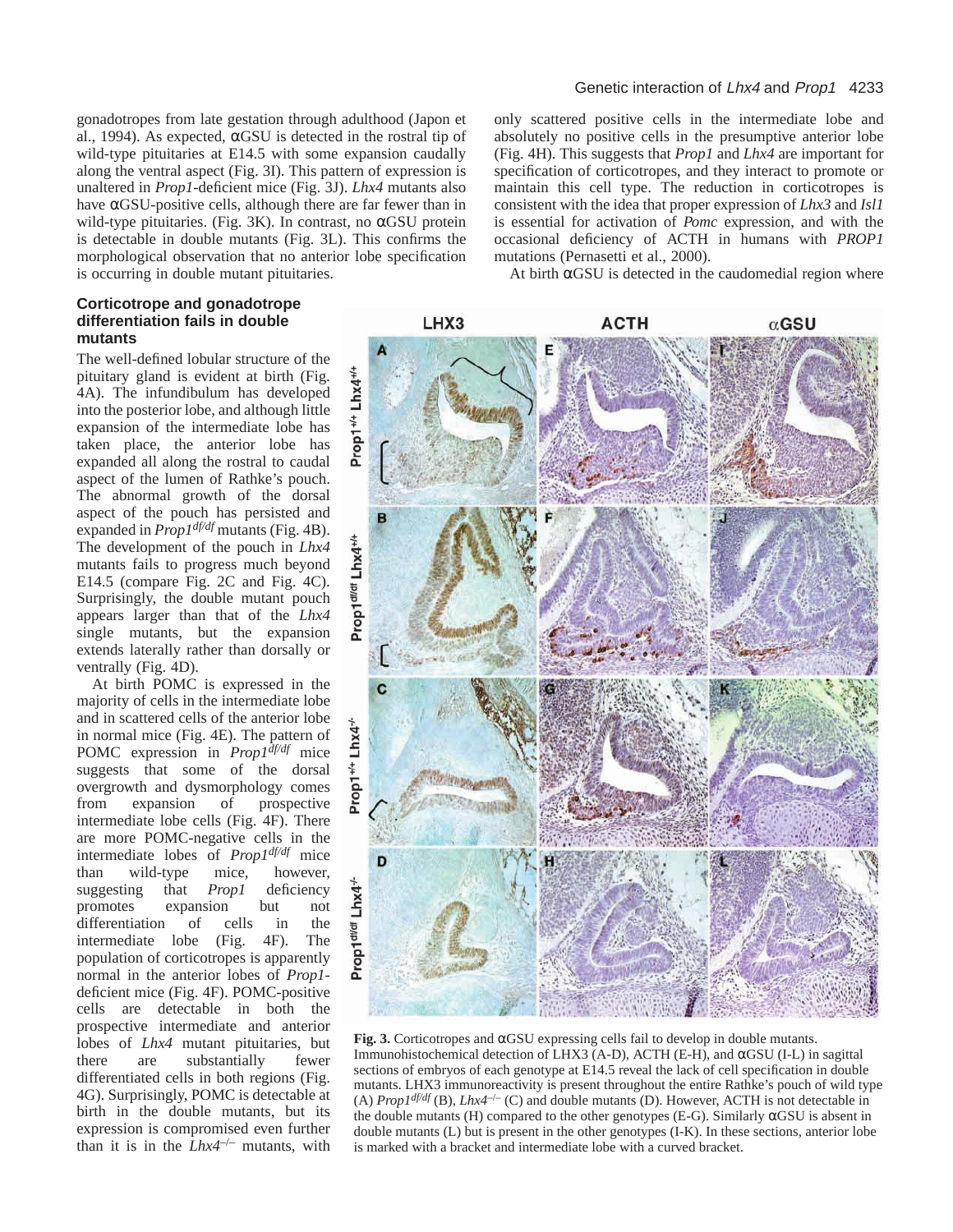TSH producing thyrotropes are located and in the ventral region where gonadotropes arise (Fig. 4I). In *Prop1df/df* mice the αGSU immunoreactivity is confined to the most ventral region (Fig. 4J). This is not unexpected because *Prop1* deficiency leads to a lack of caudo-medial thyrotropes (Gage et al., 1996; Sornson et al., 1996). In *Lhx4* mutants, the αGSUpositive cell population does not expand after E14.5, with only a few positive cells apparent at birth (Fig. 4K). These rare cells are located towards the caudal tip of the anterior lobe. Their identity is not clear, but they may represent thyrotropes that are also detectable in very low numbers (data not shown). These data are in agreement with the observation that, αGSU and TSH are present at greatly reduced numbers in *Lhx4*–/– pituitaries (Sheng et al., 1997). No αGSU-expressing cells are detectable in the pituitaries of double mutant mice (Fig. 4L). In addition, double mutants lack detectable TSH and GH (data not shown). This suggests that final differentiation of thyrotropes and somatotropes is dependent upon *Lhx4* and *Prop1*.

Gonadotrope development can be followed by a series of

molecular markers. The earliest marker is  $\alpha$ GSU, followed by gonadotropin releasing hormone receptor (*Gnrhr*) transcripts, which precede expression of the beta subunits *Fshb* and *Lhb* (Alarid et al., 1996). Several transcription factors are important, beginning with GATA2, which is critical for expression of *Fshb* and *Lhb,* but also plays a role in the *Pit1* lineage (Dasen et al., 1999). The first definitive marker is the orphan nuclear receptor SF1 (officially known as *Nr5a1*) which is necessary for basal transcription of *Fshb* and *Lhb* (Dorn et al., 1999; Halvorson et al., 1998; Keri and Nilson, 1996). We examined expression of SF1 to better understand gonadotrope development in the single and double mutant mice.

SF1 is detected only in the ventral-most aspect of the pituitaries of normal mice (Fig. 4M). Surprisingly, SF1 is detected in many regions of the *Prop1df/df* pituitaries (Fig. 4N). There are positive cells in the ventral region as expected, but immunoreactive cells extend all along the caudal aspect to the dorsal tip of the organ. Additional positive cells are present on the opposite side of the pouch lumen, in the caudal aspects of the prospective intermediate lobe. Thus, the expression



**Fig. 4.** Double mutants express an intermediate lobe marker and a pregonadotrope marker. H&E-stained mid-sagittal sections of pituitaries at PO reveals the stunted anterior lobe in *Prop1df/df, Lhx4<sup>-/-</sup>* double mutants relative to normal mice and single mutants (A-D). p, posterior lobe; I, intermediate lobe; a, anterior lobe. (E-H) ACTH immunoreactivity is normally detected in intermediate lobe melanotropes and anterior lobe corticotropes (E). By P0, ACTH is present in double mutant pouches (H), but it is confined to the dorsal aspect of the primordia in the prospective melanotropes. (I-L) αGSU protein is easily detected in thyrotropes and gonadotropes of wild-type (I) and *Prop1df/df* pituitaries (J). Only isolated cells in *Lhx4<sup>-/-</sup>* pituitaries express αGSU (inset, K), and αGSU is not evident in any sections of double mutants (L). (M-P) SF1positive pre-gonadotropes lie along the ventral surface of wild-type anterior lobes (bracket, M). The expression domain of SF1 is greatly expanded dorsally in *Prop1df/df* mice, including areas within the dysmorphic pouch (bracket, N). There are a few isolated SF1-positive cells in *Lhx4*–/– pituitaries (inset and arrowhead, O) and readily detectable SF1 expressing cells in double mutants (inset, P).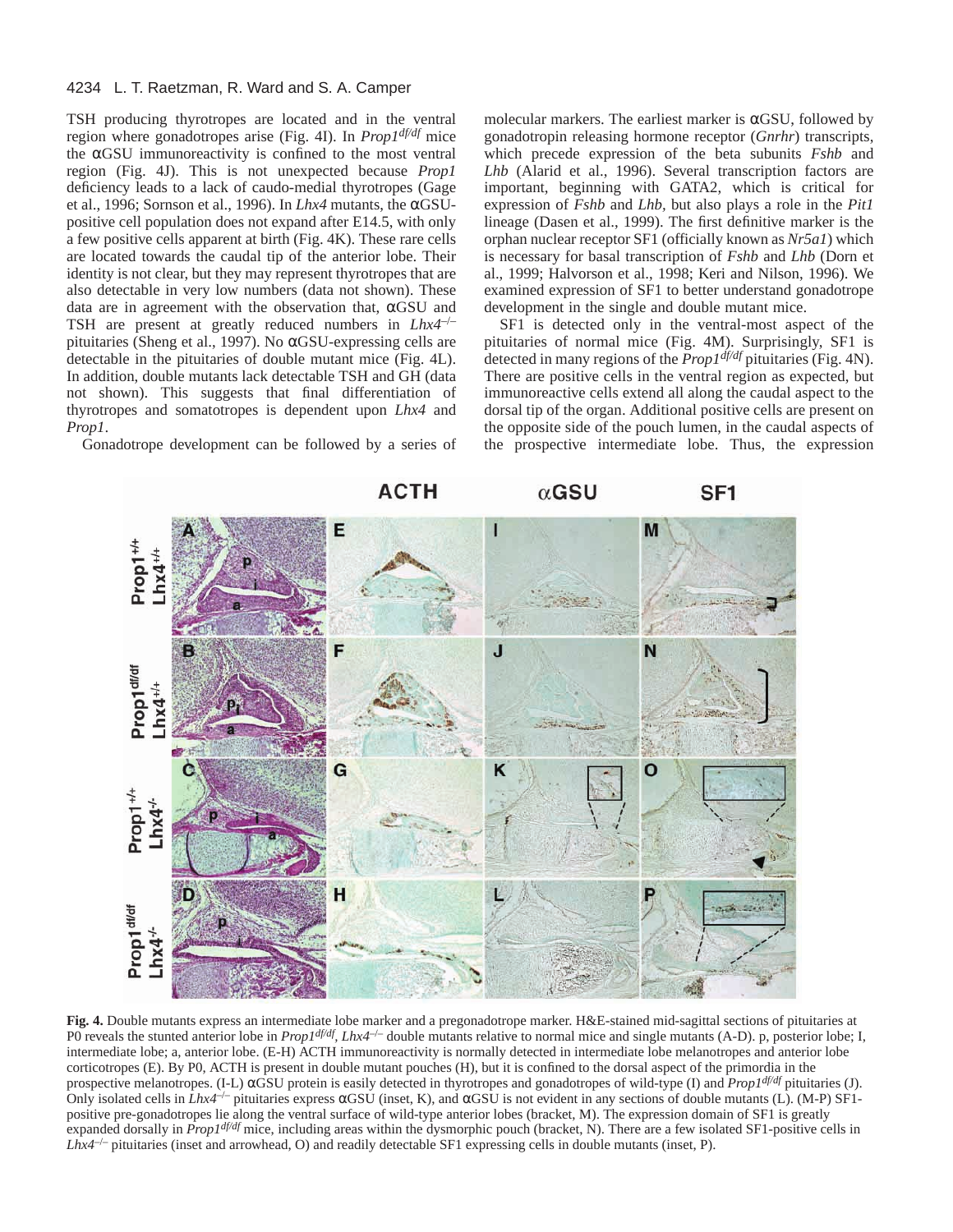

**Fig. 5.** Proliferation in Rathke's pouch at E12.5 and E14.5 is unaffected in mice lacking *Prop1*, *Lhx4*, or in double mutants. Immunostaining of BrdU-injected embryos was performed to assess proliferation levels in the pituitary mutants at E12.5 (A-D) and at E14.5 (E-G). Wild-type  $(A, E)$ , *Prop1<sup>df/df</sup>* (B,F), *Lhx4<sup>-/-</sup>* (C,G) and *Prop1df/dfLhx4*–/– (D) mice all had dividing cells in the pituitary primordium. The anterior lobe is indicated with a bracket.

domain of SF1 is extended substantially in *Prop1df/df* pituitaries, but expression of SF1 alone is not sufficient to activate the α-subunit. Few positive SF1 cells are detected in the *Lhx4* mutants (Fig. 4O). These are located caudally, as expected on the basis of the location of the  $\alpha$ GSU-positive cells in these animals (Fig. 4K). Surprisingly, the double mutants express substantially more SF1 than the *Lhx4* single mutants (Fig. 4P). SF1-positive cells are as numerous in double mutant pituitaries as they are in wild-type mice, and they are appropriately confined to the ventral region. These data suggest that *Lhx4* is an activator of *Sf1* expression, and *Prop1* is a repressor. In double mutants the failure of *Prop1* to repress *Sf1* transcription dominates over the lack of activation by *Lhx4*. Thus, additional activators of *Sf1* are probably present in double mutant mice.

LH and FSH immunoreactivity are normally detectable late in gestation (Japon et al., 1994). *Prop1df/df* pituitaries possess near wild-type numbers of gonadotropes at birth**.** Gonadotropes are only rarely indentified in *Lhx4* mutants, consistent with the low level of SF1 expression (Sheng et al., 1997) (data not shown). Neither of the gonadotropins are detectable in the double mutant pituitaries (data not shown). The failure to activate transcription of *Fshb* and *Lhb*, despite the expression of *Sf1*, suggests that gonadotrope differentiation is initiated but arrests before it is complete.

# **Proliferation in Rathke's pouch is unaffected by loss of Prop1 and Lhx4**

To test whether the hypocellular anterior lobes of *Prop1df/df* and *Lhx4*–/– mice result from a failure of cell proliferation, we labeled dividing cells with the nucleoside analog, bromodeoxyuridine (BrdU). BrdU is incorporated into the DNA of dividing cells and can readily be detected with an epitope-specific antibody. Fetuses were collected at E12.5 and E14.5, 2 hours after injecting the mothers with BrdU. The mitotic index, calculated as the number of BrdU-labeled cells divided by the total number of nuclei, is essentially the same

in wild-type  $(40.3\pm4\%)$  and *Prop1*-deficient mice  $(38.0\pm7\%)$ at E12.5 (Fig. 5A,B). A greater number of dividing cells are present in the dorsal pouch, in close juxtaposition to the infundibulum. Also, most of the proliferation is occurring near the lumen of the pouch. The mitotic index is slightly lower than normal in  $Lhx4$  (30.1 $\pm$ 4%) and double mutant pituitaries (Fig. 5C,D). Independent experiments using an antibody to phosphorylated histone H3, a marker of mitosis (Hendzel et al., 1997), produced similar results (data not shown). At E14.5 the number of mitotic cells appeared similar to that at E12.5 (Fig. 5E,G). The amount and location of dividing cells detected in the mouse embryonic pituitary is in agreement with values reported for the rat (Ikeda and Yoshimoto, 1991). Our data suggest that cell proliferation does not completely explain the hypocellular anterior pituitaries of *Prop1* or *Lhx4* single or double mutants.

# **Lhx4 is essential for the survival of cells in Rathke's pouch**

We examined mutant pituitaries for evidence of apoptosis using the TUNEL method. Very few apoptotic cells are evident in normal or *Prop1* mutant pituitaries at E12.5 (Fig. 6A,B) or 14.5 (Fig. 6E,F). Thus, there is no evidence of either decreased cell proliferation or enhanced cell death in developing *Prop1* deficient mice. The number of cells in the mutant gland is approximately the same as in wild type, but the distribution of cells along the dorsal-ventral axis is different, suggesting a role for *Prop1* in dorsal-ventral patterning. In contrast, dying cells are detectable throughout the pituitary primordia of *Lhx4*–/– and double mutant mice at E12.5 (Fig. 6C,D). At E14.5 TUNELlabelled cells are only present in the small portion of primordia that lies ventral to the cartilage and is still connected to the oral ectoderm (Fig. 6G,H). Little or no cell death is found in the dorsal aspect of the *Lhx4* mutant pitutiaries at this stage. Thus, the hypocellularity of the anterior lobe in  $Lhx4^{-/-}$  mice is primarily attributable to failure of pituitary precursor cells to survive.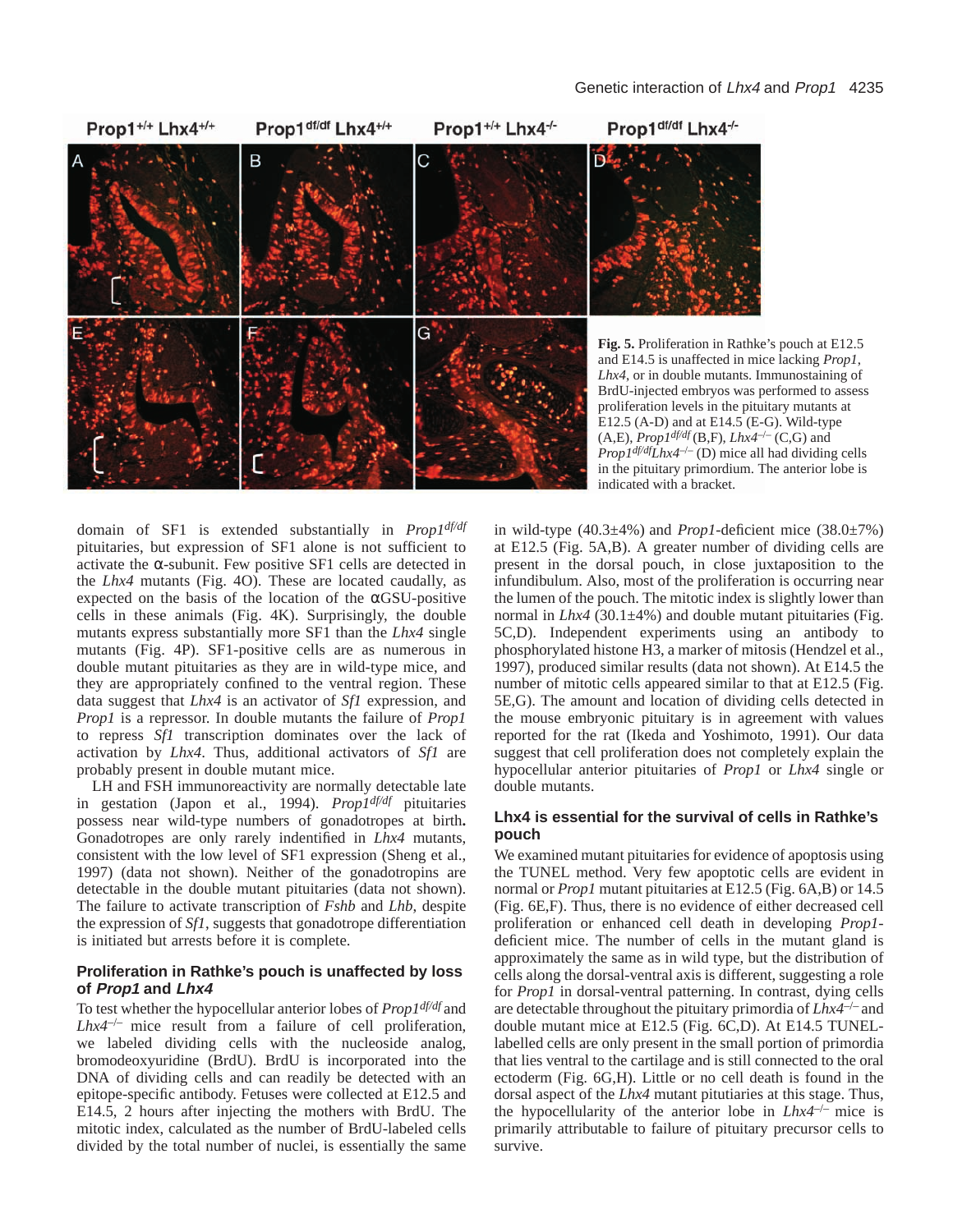# **DISCUSSION**

A concert of signaling molecules and transcription factors work together to specify the 5 cell types of the anterior pituitary gland. Although many genes regulating pituitary development have been identified, the ways they fit together in pathways that lead to anterior lobe development remain to be defined. In order to determine the genetic hierarchy of genes controlling pituitary development, we created mice doubly mutant in two unrelated genes that are individually necessary for expansion of committed pituitary cell types. Our studies demonstrate the importance of *Prop1* and *Lhx4* in patterning Rathke's pouch and cell survival, and reveal the relationship of these genes to expression of another key homeobox gene, *Lhx3.* 

# **Importance of Lim homeodomain genes in pituitary development**

The LIM homeobox genes *Lhx3* and *Lhx4* are important in controlling the formation of Rathke's pouch. *Lhx3* is essential for formation of an anterior and intermediate lobe (Sheng et al., 1996). *Lhx4* mutants have a less severe phenotype than *Lhx3* mutants; all five anterior cells types are present, albeit severely reduced in number (Sheng et al., 1997). We have found that mice doubly mutant in these genes arrest in pouch formation before E12.5, indicating an early cooperative function of these 2 related genes in pituitary organogenesis. The role of the LIM homeodomain genes in pituitary development appears to be in specifying the oral ectoderm to form a definitive pituitary primordium. In neuronal development, *Lhx3* and *Lhx4* have a distinctly different role than in the pituitary. Motor neurons are generated in appropriate numbers in mice lacking both *Lhx3* and *Lhx4*, but the identity of ventrally projecting motorneurons is not specified and the fate of the existing motorneurons is shifted to dorsally projecting (Sharma et al., 1998). Although the studies of both pituitary and motorneurons described the phenotype in the absence of *Lhx3* and *Lhx4*, little is known about the pathways through which these genes act during development.

Our studies initiated a mechanistic exploration of the cooperation between these genes during pituitary development. In the absence of *Lhx4*, LHX3 protein is only present in a small number of cells in the dorsal most aspect of Rathke's pouch at E12.5. Furthermore, in *Prop1df/dfLhx4*–/– pituitaries, LHX3 is not detectable at E12.5. However, by E14.5 LHX3 is expressed in Rathke's pouch in the appropriate gradient in single and double mutants. This indicates that *Lhx4* is only essential for LHX3 expression early in pituitary specification, and that by E14.5 LHX3 has a phase of expression that is independent of both *Lhx4* and *Prop1*. The initial failure to activate *Lhx3* transcription results in dorsal spread of ISL1 expression and a delay in ACTH expression.

The second phase of LHX3 expression must be important for pituitary development because the *Prop1* and *Lhx4* double mutant mice, which lack both LHX4 and LHX3 until E14.5, have a distinctly different phenotype than the *Lhx3* and *Lhx4* double knockouts. A pouch rudiment forms but remains connected to the oral ectoderm through E15.5 in the *Lhx3, Lhx4* double mutants (Sheng et al., 1997). In contrast, the pouch of *Prop1* and *Lhx4* double mutants is morphologically larger and in the correct position by E15.5. These data suggest that *Prop1* has a repressor function in pouch elaboration and that mice lacking the LIM genes can form a more definitive pouch without *Prop1*.

## **Pouch expansion relies on Lhx4**

The mechanism for the hypocellularity observed in both *Lhx4*–/– and *Prop1df/df* pituitaries was an enigma. Specification of all five cell lineages of the anterior pituitary is detectable in the single mutants, but the lineages fail to expand. This was thought to be highly suggestive of a defect in proliferation of the precursor cells. Surprisingly, the mitotic indices are nearly identical in wild type and *Prop1* mutants, and only slightly reduced in *Lhx4* mutants. Although there is no increase in cell death in *Prop1dfdf* mice, the hypoplasia in *Lhx4* mutants is clearly due to a wave of precursor cell death that is mostly completed by E14.5. The



**Fig. 6.** Rathke's pouch is smaller in  $Lhx4^{-/-}$  mice owing to cell death at E12.5. Tunnel assay at E12.5 (A-D) and at E14.5 (E-H) demonstrated that only a few cells are dying (arrows) in the pituitary of wild-type (A) and *Prop1df/df* (B) mice. However, numerous dying cells were detected in Rathke's pouch at E12.5 in  $Lhx4^{-/-}$  (C) and *Prop1df/dfLhx4*–/– (D) mice. At E14.5 no cell death was detected in any of the genotypes: wild type (E),  $PropI^{\frac{1}{d}f/df}$  (F),  $Lhx^{d-/-}$  (G) and *Prop1df/dfLhx4*–/– (H).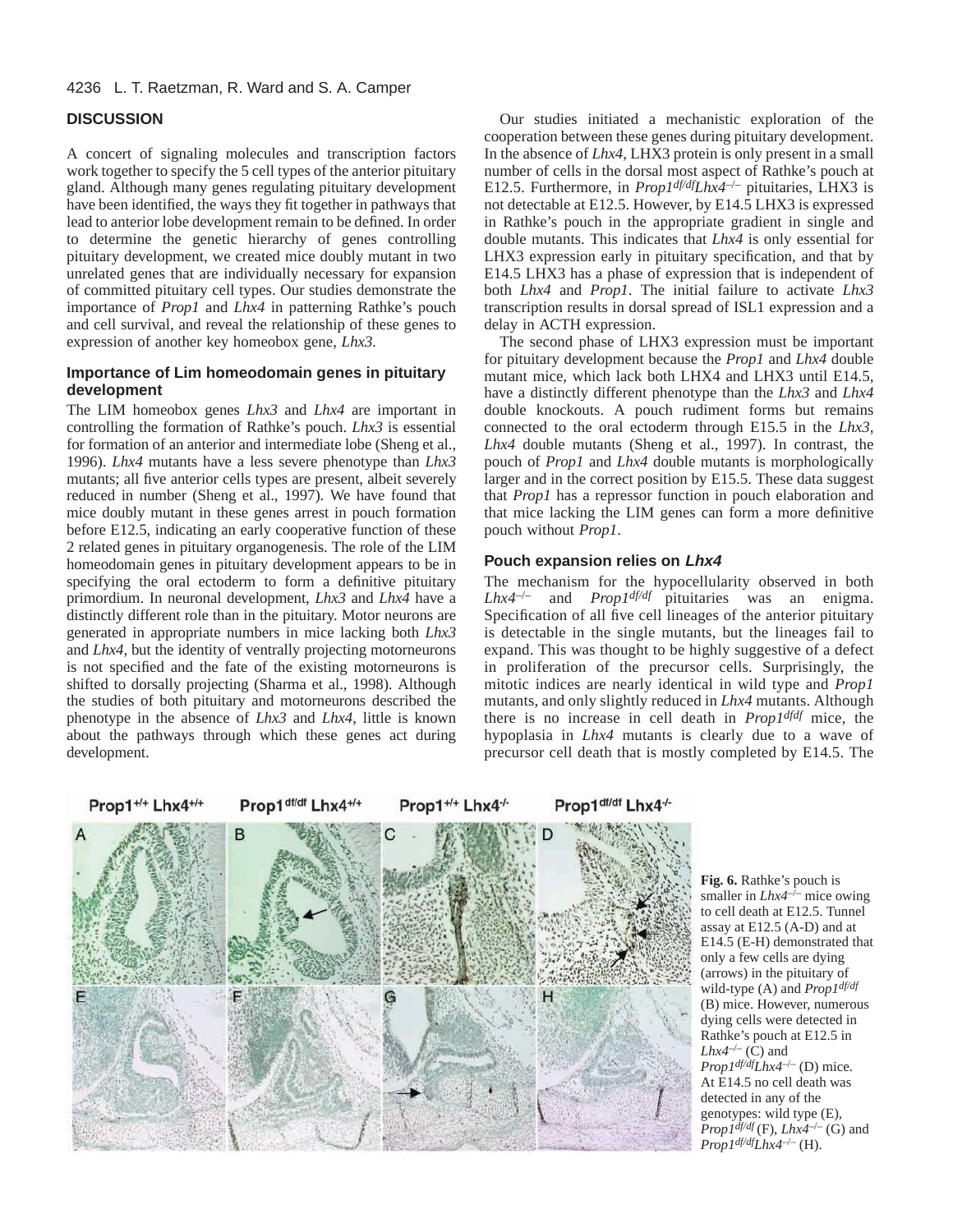anterior lobe begins to undergo limited differentiation after the brief interval of apoptosis, around the time *Lhx3* is finally activated.

Signals sent by the diencephalon are necessary for the oral ectoderm to undergo pouch formation and survival. For example, diencephalon development fails in mice deficient in the transcription factor *T/ebp*, and this results in apoptosis of Rathke's pouch (Takuma et al., 1998). The absence of *T/ebp* causes secondary deficiencies of FGF8 and FGF10, suggesting FGFs may be required for cell survival. *Fgf10* and its receptor *Fgfr2* are also required for survival of oral ectoderm cells (De Moerlooze et al., 2000; Ohuchi et al., 2000). The similar phenotypes of mice deficient in FGF signaling and the *Lhx4*–/– mutants suggest that *Lhx4* is required for response to FGF signaling.

*Lhx4* expression is necessary for the early patterning of Rathke's pouch, a process that is also dependent on FGF signaling. Elegant explant culture experiments have shown that FGFs are sufficient for extinguishing ISL1 expression throughout the pouch and for initiation of LHX3 expression (Ericson et al., 1998). The pituitaries of *Lhx4*–/– mice share this failure to regulate ISL1 and LHX3 expression properly, supporting the hypothesis that some *Lhx4* target genes are necessary for the response to FGF signaling. In the absence of *Lhx4,* cell death and inappropriate patterning of Rathke's pouch results. No differences in *Fgf10* mRNA expression are evident in *Prop1df/df*, *Lhx4*–/– or double mutant mice (data not shown). Thus, the cell death and patterning defects characteristic of *Lhx4* mutant mice probably result from a failure to respond to FGF at the level of the receptors, intracellular signaling responses, or transcription factor target genes. Given the complexity of genes involved in FGF signaling (Kato and Sekine, 1999), approaches that screen broadly for differentially expressed genes will be useful for exploring the pathway by which *Lhx4* controls pituitary cell survival and differentiation (Blackshaw et al., 2001; Douglas and Camper, 2000; Douglas et al., 2001).

## **Cell specification in Rathke's pouch: dorsal versus ventral**

The loss of *Prop1* does not significantly affect either cell proliferation or cell survival. We cannot rule out the possibility that differences in these processes exist but were undetected by the techniques we used. However, our methods were sensitive enough to detect a short period of cell death in *Lhx4* mutants and the region-specific differences in proliferation characteristic of normal rodent pituitaries (Ikeda and Yoshimoto, 1991). Moreover, at least one other paired-type gene, *Pax6*, causes hypoplastic organ development without altering the mitotic index or cell death (van Raamsdonk and Tilghman, 2000). We favor the idea that the abnormal dorsal expansion of the pituitary primordia in *Propdf* mutants, which generates the characteristic dorsal dysmorphology and hypercellularity, occurs at the expense of the expansion of the ventral area and prospective anterior lobe.

Very few proliferating cells are detected in the anterior lobe of normal mice. This suggests that the anterior lobe grows through ventral and lateral movement of cells from the highly proliferating zone at the dorsal tip. Target genes of *Prop1* may be required for this ventral movement. Little is known about pituitary cell migration, but failure to leave the dorsal proliferative zone would reduce exposure of precursor cells to critical ventral signals such as BMP2 (Ericson et al., 1998).

In addition to repressing expansion of the dorsal pouch, *Prop1* also restricts anterior lobe differentiation to the more ventral aspect of the gland. The dorsal spreading of SF1 expression in *Prop1df/df* mice is consistent with this idea. *Pax6* is expressed in the dorsal pituitary primordia, in the same



**Fig. 7.** *Lhx4* and *Prop1* function together in promoting anterior pituitary formation. Analysis of *Lhx4* mutants revealed that this gene is necessary for initial activation of LHX3 expression at the appropriate time and for cell survival. Ames dwarf mutant analysis showed that *Prop1* is essential for repressing dorsal expansion of the primordium and SF1 expression, as well as for the expansion of the anterior lobe. In the absence of both of these genes, no specification of corticotropes, gonadotropes or thyrotropes occurs in the anterior lobe. The schematic of the defects in the *Lhx4* mutant pituitary is depicted at E12.5 and the *Prop1* mutant pituitary at P0.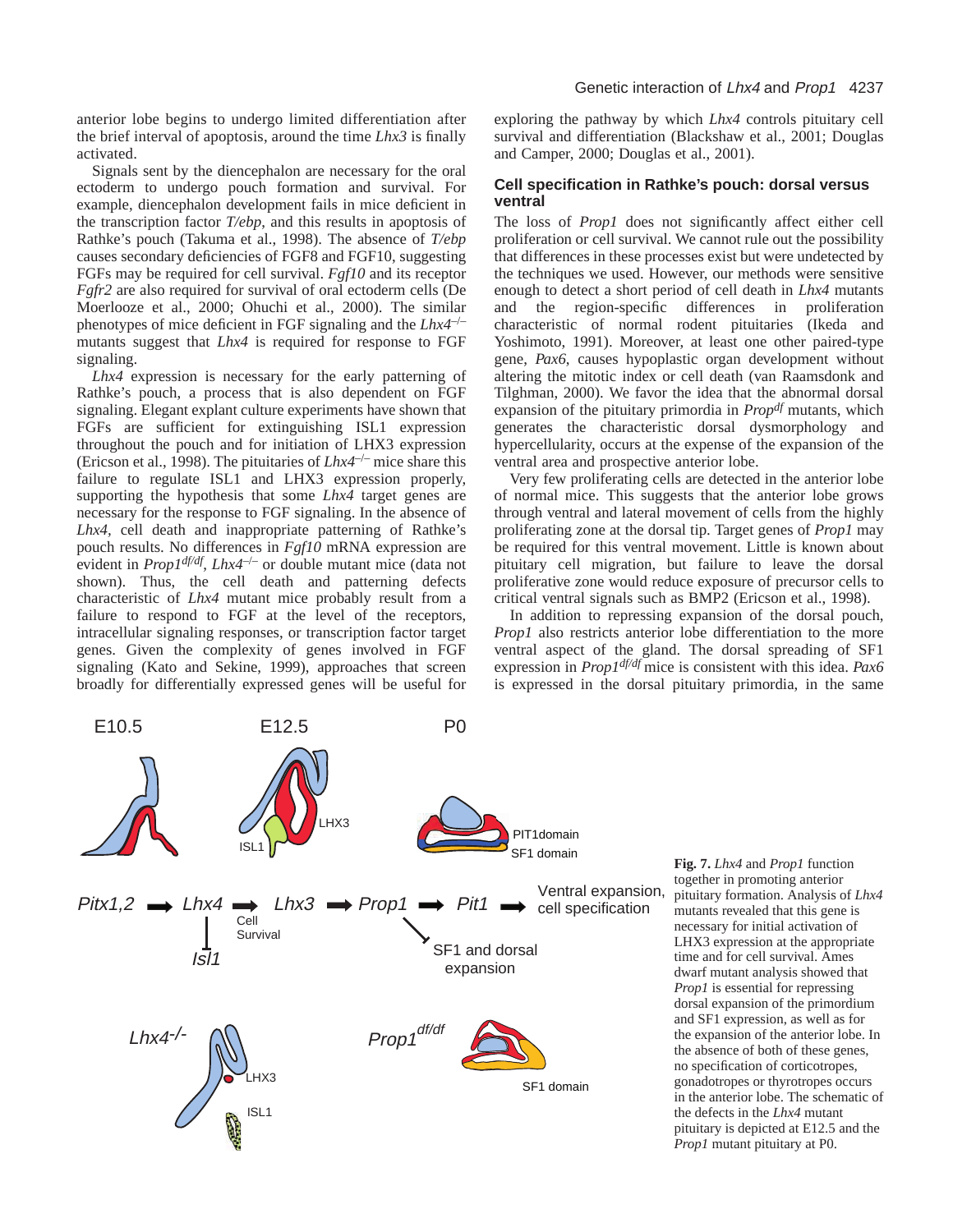region as *Prop1,* and it is also involved in restricting SF1 expression to the ventral aspect, although its influence is not as strong as that of *Prop1* (Kioussi et al., 1999)*. Prop1* may repress SF1 directly or be required for the response of cells in the primordia to repressive signals such as chordin, which represses BMP signaling along the caudal aspect of the gland. In any case, it is clear that *Prop1* is important in dorsal-ventral patterning at both the morphological and molecular level.

## **Lhx4 and Prop1 function together in promoting anterior pituitary formation**

We determined that *Lhx4* and *Prop1* interact to control the specification and expansion of the anterior lobe. The observed genetic interaction is not necessarily physical, and is defined by the worsening of the pituitary phenotype in double mutants. By analyzing these mutants we demonstrate that *Lhx4* is essential for cell survival and for LHX3 expression. In addition, we demonstrate that *Prop1* and *Lhx4* act independently or upstream of *Pitx1* and *Pitx2* in activating *Lhx3* expression (Tremblay et al., 1998) (P. J. Gage, H. Suh and S. A. C., unpublished data). These findings add to our understanding of the genetic hierarchy that controls pituitary development (Fig. 7).

Our studies of *Prop1* and *Lhx4* single and double mutant mice may be relevant to understanding the phenotypic heterogeneity in CPHD. The endocrine profile of CPHD patients with mutations in *PROP1* includes undetectable gonadotropin secretion, low GH, PRL and TSH, and occasionally progressive ACTH deficiency, which is very similar to mouse *Prop1* mutants (Cogan et al., 1998; Cushman and Camper, 2001; Deladoey et al., 1999; Parks et al., 1997; Wu et al., 1998). Some juvenile patients have initial enlargement of the pituitary that resolves into hypoplasia (Riepe et al., 2001). It is possible that the dorsal overgrowth observed in *Prop1df/df* pituitaries also occurs in humans with *PROP1* mutations, causing the pituitary area to appear enlarged on magnetic resonance imaging scans. The variability in phenotype extends to patients in the same family harboring identical *PROP1* mutations (Flück et al., 1998). This suggests that there are genetic modifiers of PROP1 function.

Mutations in *LHX4* also cause CPHD in humans (Machinis et al., 2001). Some patients present with GH, TSH and ACTH deficiencies, which is consistent with the hormonal profile of *Lhx4*–/– mice. Patients also have a poorly developed sella turcica, suggesting that the *Lhx4* signaling pathway is necessary for shaping the sphenoid bone. The bone abnormality could be secondary to the incomplete separation of the pituitary primordium from the oral ectoderm, as we observe in *Lhx4*–/– mice. We observed variability in the *Lhx4* mutant phenotype, and one human pedigree includes individuals with CPHD and isolated growth hormone deficiency, consistent with an influence of modifying genes. Given the interaction we observe between *Lhx4* and *Prop1*, and the interactions that have been demonstrated for the related gene pairs *Pitx1* and *Pitx2,* and *Lhx3* and *Lhx4*, it seems likely that variant alleles at any of these loci could contribute to the phenotypic variability observed in patients with deficiencies in *LHX4* or *PROP1.* 

Our studies, defining the ways in which the transcription factors PROP1 and LHX4 work together to influence pituitary development, have revealed an interaction between the two

genes, and also identified the mechanism behind LHX4 action in pituitary gland development.

We thank Dr Steven Potter for providing the *Lhx4* mutant mice, Dr Miriam Meisler for helpful discussion and reading of the manuscript, James Beals for assistance in preparing the model figure and Jill Karolyi for managing the Human Genetics animal facility. This work was supported by funding from the NIDDK F32 DK60306-01 (L. T. R.), NIGMS T32GM 07315-24 (R. D. W.) and NICHD R01 HD30428 and R01 HD34283 (S. A. C.).

# **REFERENCES**

- **Alarid, E. T., Windle, J. J., Whyte, D. B. and Mellon, P. L.** (1996). Immortalization of pituitary cells at discrete stages of development by directed oncogenesis in transgenic mice. *Development* **122**, 3319-3329.
- **Blackshaw, S., Fraioli, R. E., Furukawa, T. and Cepko, C. L.** (2001). Comprehensive analysis of photoreceptor gene expression and the identification of candidate retinal disease genes. *Cell* **107**, 579-589.
- **Burrows, H. L., Douglas, K. R., Seasholtz, A. F. and Camper, S. A.** (1999). Genealogy of the anterior pituitary gland: Tracing a family tree. *Trends Endocrinol. Metab.* **10**, 343-352.
- **Camper, S. A., Saunders, T. L., Katz, R. W. and Reeves, R. H.** (1990). The *Pit-1* transcription factor gene is a candidate for the Snell dwarf mutation. *Genomics* **8**, 586-590.
- **Cogan, J., Wu, W., Phillips, J. I., Arnhold, I., Agapito, A., Fofanova, O., Osorio, M., Bircan, I., Moreno, A. and Mendonca, B.** (1998). The PROP1 2-base pair deletion is a common cause of combined pituitary hormone deficiency. *J. Clin. Endocrinol. Metab.* **83**, 3346-3349.
- **Cushman, L. J. and Camper, S. A.** (2001). Molecular basis of pituitary dysfunction in mouse and man. *Mammalian Genome* **12**, 485-494.
- **Dasen, J. S., O'Connell, S. M., Flynn, S. E., Treier, M., Gleiberman, A. S., Szeto, D. P., Hooshmand, F., Aggrawal, A. K. and Rosenfeld, M. G.** (1999). Reciprocal interactions of Pit1 and GATA2 mediate signaling gradient-induced determination of pituitary cell types. *Cell* **97**, 587-598.
- **Dasen, J. S. and Rosenfeld, M. G.** (2001). Signaling and transcriptional mechanisms in pituitary development. *Annu. Rev. Neurosci.* **24**, 327-355.
- **De Moerlooze, L., Spencer-Dene, B., Revest, J., Hajihosseini, M., Rosewell, I. and Dickson, C.** (2000). An important role for the IIIb isoform of fibroblast growth factor receptor 2 (FGFR2) in mesenchymal-epithelial signalling during mouse organogenesis. *Development* **127**, 483-492.
- **Deladoey, J., Fluck, C., Buyukgebiz, A., Kuhlmann, B. V., Eble, A., Hindmarsh, P. C., Wu, W. and Mullis, P. E.** (1999). 'Hot spot' in the PROP1 gene responsible for combined pituitary hormone deficiency. *J. Clin. Endocrinol. Metab.* **84**, 1645-1650.
- **Dorn, C., Ou, Q., Svaren, J., Crawford, P. A. and Sadovsky, Y.** (1999). Activation of luteinizing hormone beta gene by gonadotropin-releasing hormone requires the synergy of early growth response-1 and steroidogenic factor-1. *J. Biol. Chem.* **274**, 13870-13876.
- **Douglas, K. R. and Camper, S. A.** (2000). Partial transcriptome of the developing pituitary gland. *Genomics* **70**, 335-346.
- **Douglas, K. R., Kennell, J. A., Eswara, P., Harrison, T. A., Patrianakos, A. I., Sprecher, B. S., Potok, M. A., Lyons, R. H., MacDougald, O. A. and Camper, S. A.** (2001). Identification of members of the Wnt signaling pathway in the embryonic pitutiary gland. *Mamm. Genome* **12**, 843-851.
- **Elkabes, S., Loh, Y. P., Nieburgs, A. and Wray, S.** (1989). Prenatal ontogenesis of pro-opiomelanocortin in the mouse central nervous system and pituitary gland: an in situ hybridization and immunocytochemical study. *Brain. Res. Dev. Brain Res.* **46**, 85-95.
- **Ericson, J., Norlin, S., Jessell, T. M. and Edlund, T.** (1998). Integrated FGF and BMP signaling controls the progression of progenitor cell differentiation and the emergence of pattern in the embryonic anterior pituitary. *Development* **125**, 1005-1015.
- **Flück, C., Deladoey, J., Rutishauser, K., Eblé, A., Marti, U., Wu, W. and Mullis, P. E.** (1998). Phenotypic Variability in Familial Combined Pituitary Hormone Deficiency Caused by a PROP1 Gene Mutation Resulting in the Substitution of Arg∅Cys at Codon 120 (R120C)\*. *J. Clin. Endocrinol. Metab.* **83**, 3727-3734.
- **Gage, P. J., Brinkmeier, M. L., Scarlett, L. M., Knapp, L. T., Camper, S. A. and Mahon, K. A.** (1996). The Ames dwarf gene, *df*, is required early